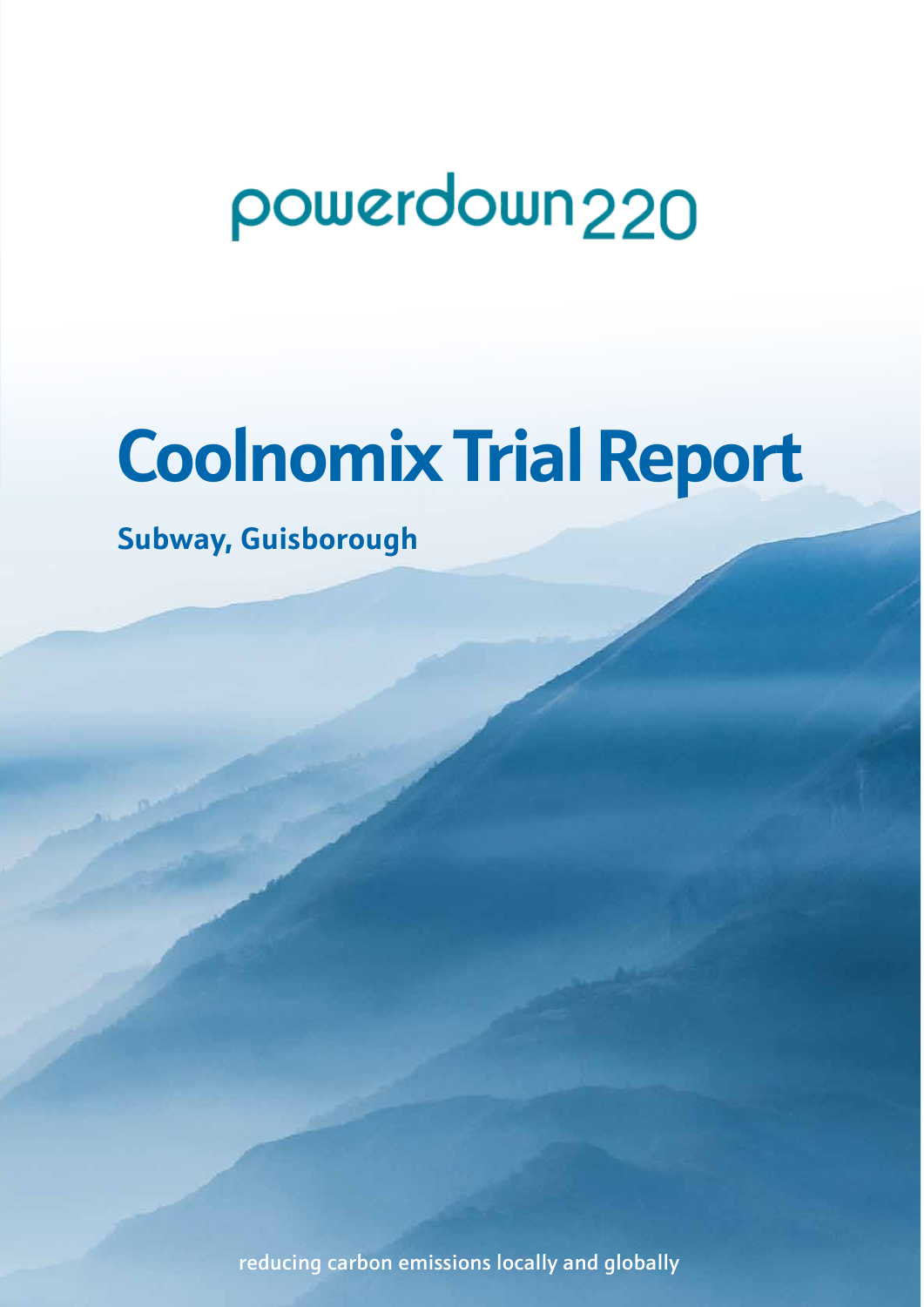

#### About

The SUBWAY brand is the world's largest submarine sandwich chain with more than 44,000 locations around the world.

#### Coolnomix Model

3 x AC-01 for air-conditioning use + 3 x MID smart meter with GPS capability for remote monitoring

#### Direct Annual Savings



3,822 kWh



1,089.27kg CO2



£611.52 (per store) 20% energy saving ROI of 24 months

## **Coolnomix®**

Reduce the energy consumption of your air-conditioning and refrigeration without affecting the output you need. Our technology is maintenance free and can be easily installed by our qualified engineers with no disruption to your operation. You can expect up to 40% energy saving on your air-conditioning and up to 30% on your refrigeration.

*We keep your people, equipment and produce cool, and your energy budget from overheating*

## **Client**

The Guisborough site is part of a franchisee portfolio of 10 Subways located across the North East of England. The portfolio consists of drive-thru sites and eat in restaurants located in shopping centres.

The restaurant has three ceiling mounted air-conditioning units; two in the public area to cool the serving and seating area and the third unit is in the back of house food preparation area.

### **Overview**

The purpose of the trial was 'proof of concept' and to identify the potential for reducing both carbon emissions and direct energy consumption with the installation of COOLNOMIX - our unique patented intelligent thermostat.

COOLNOMIX was installed on two 5.3kW Toshiba units and one 6.1kW Gree air-conditioning unit. The local thermostats were set at 21C. Each air-conditioning unit was required to operate for different durations, and this is reflected in the captured data.

Emissis carried out a 56-day trial on three air-conditioning units at the Subway restaurant.

## **Trial**

On the 01/09/2020 three COOLNOMIX devices were installed and connected to three internal ceiling mounted downflow airconditioning units.

To measure the energy consumed by the air-conditioning an MID smart meter, with remote connectivity, was connected to the external condenser.

Data recording commenced on the 01/09/2020 and the three airconditioning units operated for:

Serving counter: A total of 36.9 days operation. COOLNOMIX (ON) was operational for 23.2 days. COOLNOMIX was bypassed (OFF) and the air-conditioning operated as 'normal' for 13.7 days.

Dining area: A total of 33.4 days operation. COOLNOMIX (ON) was operational for 20.7 days. COOLNOMIX was bypassed (OFF) and the air-conditioning operated as 'normal' for 12.7 days.

Preparation area: A total of 37 days operation. COOLNOMIX (ON) was operational for 23.3 days. COOLNOMIX bypassed (OFF) and the air-conditioning operated as 'normal' for 13.7 days.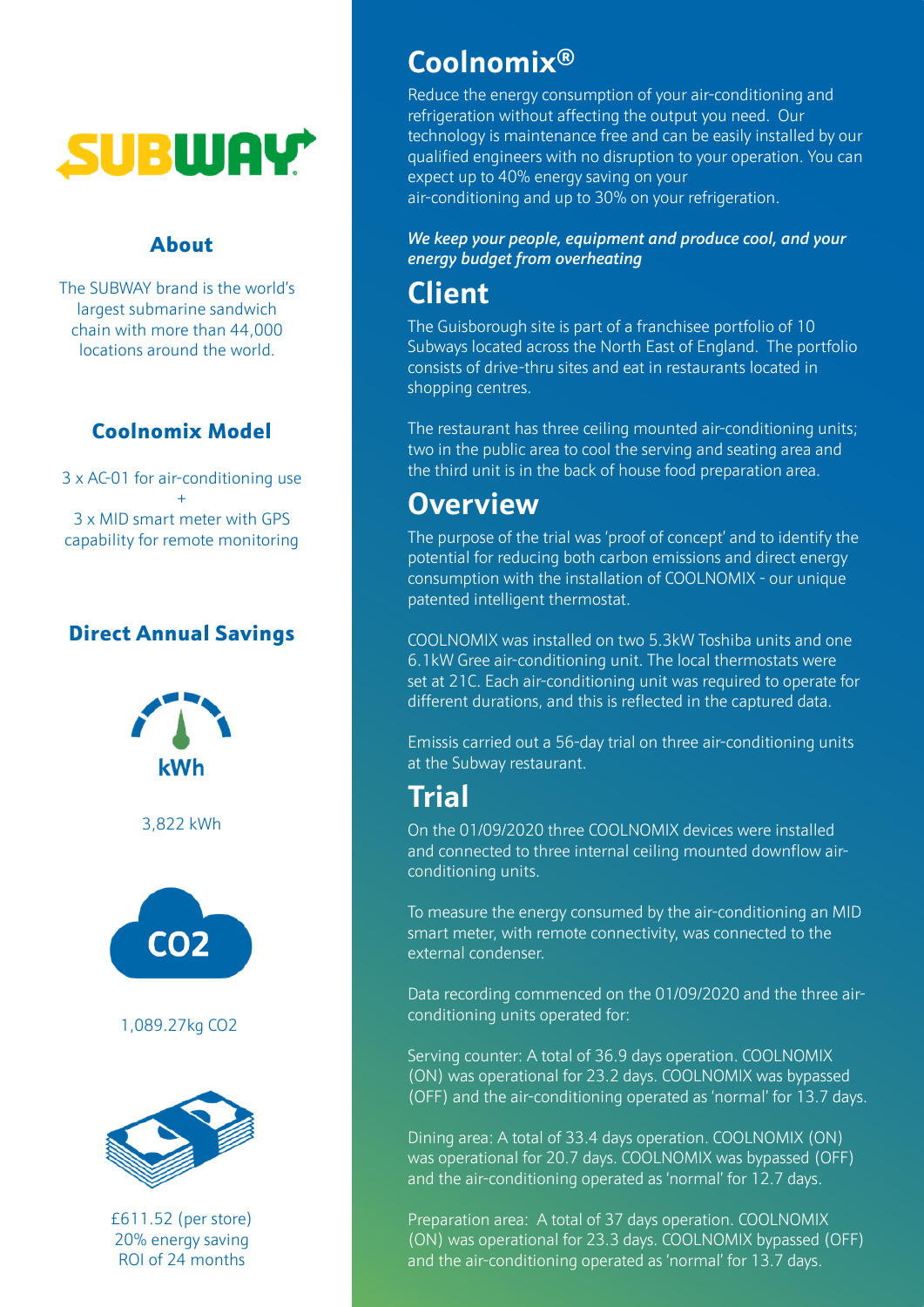## **Results**

#### **Daily**

COOLNOMIX active (ON) reduced the total daily energy consumption by 20% (see Figure 1), providing a reduction of 10.3kWh per day.

#### The saving is based on:

Preparation area: Energy consumption with COOLNOMIX (ON) 15.5kWh and COOLNOMIX (OFF) 18.1kWh or a 14% saving.

Serving counter: Energy consumption with COOLNOMIX (ON) 3.6kWh and COOLNOMIX (OFF) 9.4kWh or a 62% saving.

Dining area: Energy consumption with COOLNOMIX (ON) 22kWh and COOLNOMIX (OFF) 23.9kWh or an 8% saving.

#### **Daily energy consumption (kWh) and saving with COOLNOMIX**



*Figure 1: Daily energy consumption and saving*



#### **Annual energy consumption (kWh) and annual saving with COOLNOMIX**

*Figure 2: Annual energy consumption and savings*

#### **Annual**

The calculated 10.3kWh daily saving with COOLNOMIX (ON) equates to annual energy savings of 3,822kWh (see Figure 2) which is equivalent to a carbon emissions reduction of 1,089.27kg of CO2.

The annual savings were calculated on average daily consumption as showing:

COOLNOMIX (ON) consumption averages 14,960.4kWh COOLNOMIX (OFF) consumption averages 18,709.6kWh

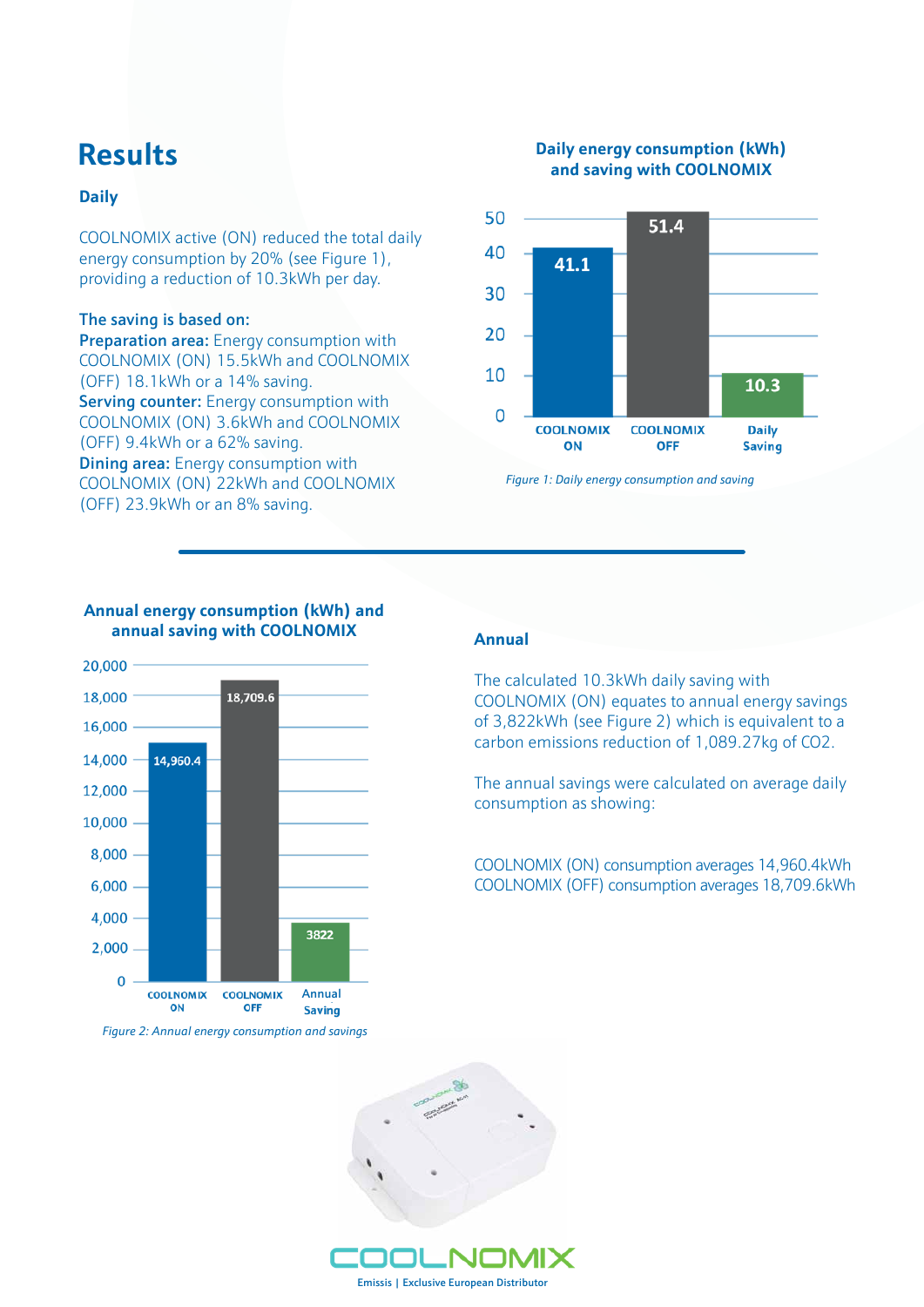## **Conclusions**

The trial test proves the daily energy savings with COOLNOMIX and allows us to predict the annual carbon emissions reduction and energy savings. During warmer months, we expect increased savings when COOLNOMIX is active (ON).

Furthermore, we can provide an evidence-based projection for 10 years' benefit (see Figure 3). We have based cost savings on the trial site's electricity supply cost of £0.16 per kWh including CCL.



#### **10-year benefit: kWh, CO2 and financial**

### **Recommendations**

Full rollout across the ten North East of England sites, on a pro rata basis, COOLNOMIX will reduce carbon emissions by 108,927kg CO2 and reduce energy consumption by 382,200kWh. This equates to a cash saving of £69,461.60.

Over 10 years Subway in the UK with 1,700 locations could save:

**1,851.8tn 64.97GWh**

**CO2 reduction Electricity reduction**